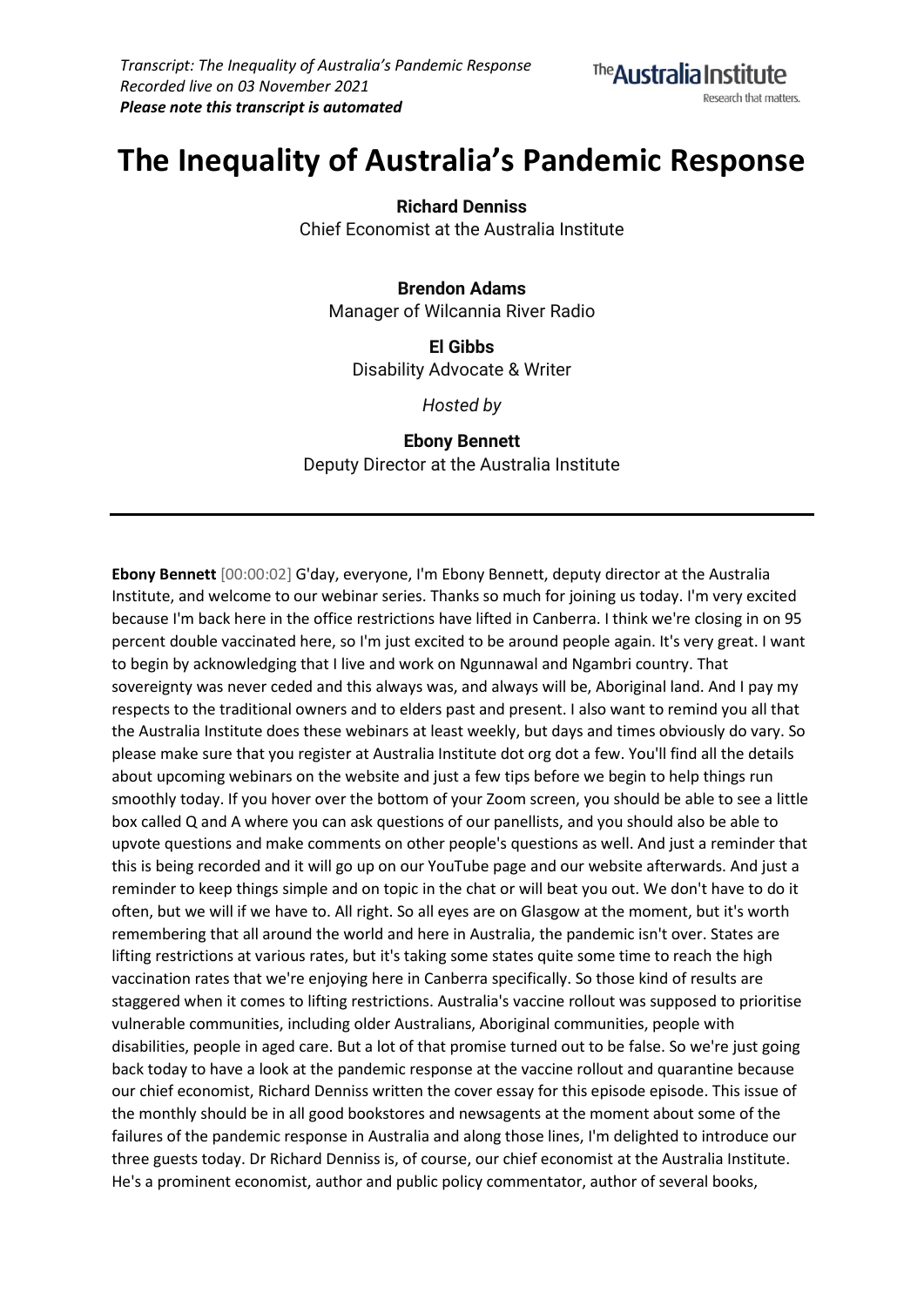The **Australia Institute** Research that matters.

including A Corner Bible and Dead Right, How Neo Liberalism Itself and What Comes Next. And obviously, author of the cover issue of this month's issue of the monthly. Elle Gibbs is a disability advocate and writer. She's an award winning writer, a disabled person and disability advocate. She was awarded the Leslie Hall Award for Lifetime Achievement in the National Disability Leadership Awards in 2020, specifically for her work on COVID support for disabled people and continues to work for access to vaccines. El writes regularly about the NDIS, social issues and disability for a variety of outlets. I've recently been reading a lot of her work in Croaky, so you can check that out there. And Brendan Adams is manager at Wilcannia River Radio. He's been involved in First Nations media, film and tourism for over 30 years. He's a proud Kikuyu, lengthy Walcha barman from Far North Queensland, and he worked up in Townsville before moving to the small outback town on Barkindji country that might be known as Wilcannia in New South Wales to some of you, where he obviously works at Wilcannia River Radio. He and his team in 2019 won the Tony Staley Award for Excellence in Community Broadcasting for their coverage of issues relating to the Murray-Darling Basin, and his work also includes facilitating numerous projects that address the challenges and barriers faced by First Nations people. And obviously, we're going to talk to Brendan a lot about his work in the community today. So welcome, Richard L. and Brendan. Thanks so much for joining us today. Richard, I wanted to start with you first. Why did you think it was important to write this essay? And what are some of the things that you think? It's really important for people to know about how Australia's pandemic response rolled out?

**Richard Denniss** [00:04:27] Well, thanks and thanks, everyone for joining us today. Was it all right? Yes, because, well, COVID has disrupted our society, health outcomes, our economy in a way like nothing else. And while we grew kind of familiar with and at times tired of daily accounts of how many people had got the virus and what the reproduction rate was, we got daily updates of all the little stuff. But it occurred to me that we weren't really stepping back and say what happened? And while we started to have a conversation about vaccination and again we got the daily, how many people got the jab? We weren't really talking about who got the jab. So I guess my instinct was that as with everything in Australia, inequality would be at the heart of the vaccination rollout. So I guess my hypothesis was that that rich, well-educated people probably got vaccinated first. And then, you know, if that was the case, why? Especially because the prime minister had made it clear that the opposite would be the case. We were going to target frontline workers. We were going to target border workers. We were going to target the most vulnerable groups, including Indigenous can be so. So we kind of heard all the right words. But even from a sort of just a casual glance suggests that the opposite had happened. So yeah, well, you know what? What other role could there be for an economist to dive into the bottom? See what we find.

**Ebony Bennett** [00:06:08] Yeah, and just to stay with that, I mean, today, obviously, we're going to go a lot into the failures you've called it probably one of the worst public policy failures. What are some of the key things that you think the government got wrong?

**Richard Denniss** [00:06:22] Oh, I think basically the Commonwealth government in particular really got it all wrong. The early stages of COVID in Australia? Well, I'll go back and state. We've had the tyranny of distance in Australia since since colonialism ization, we've always told our self it was a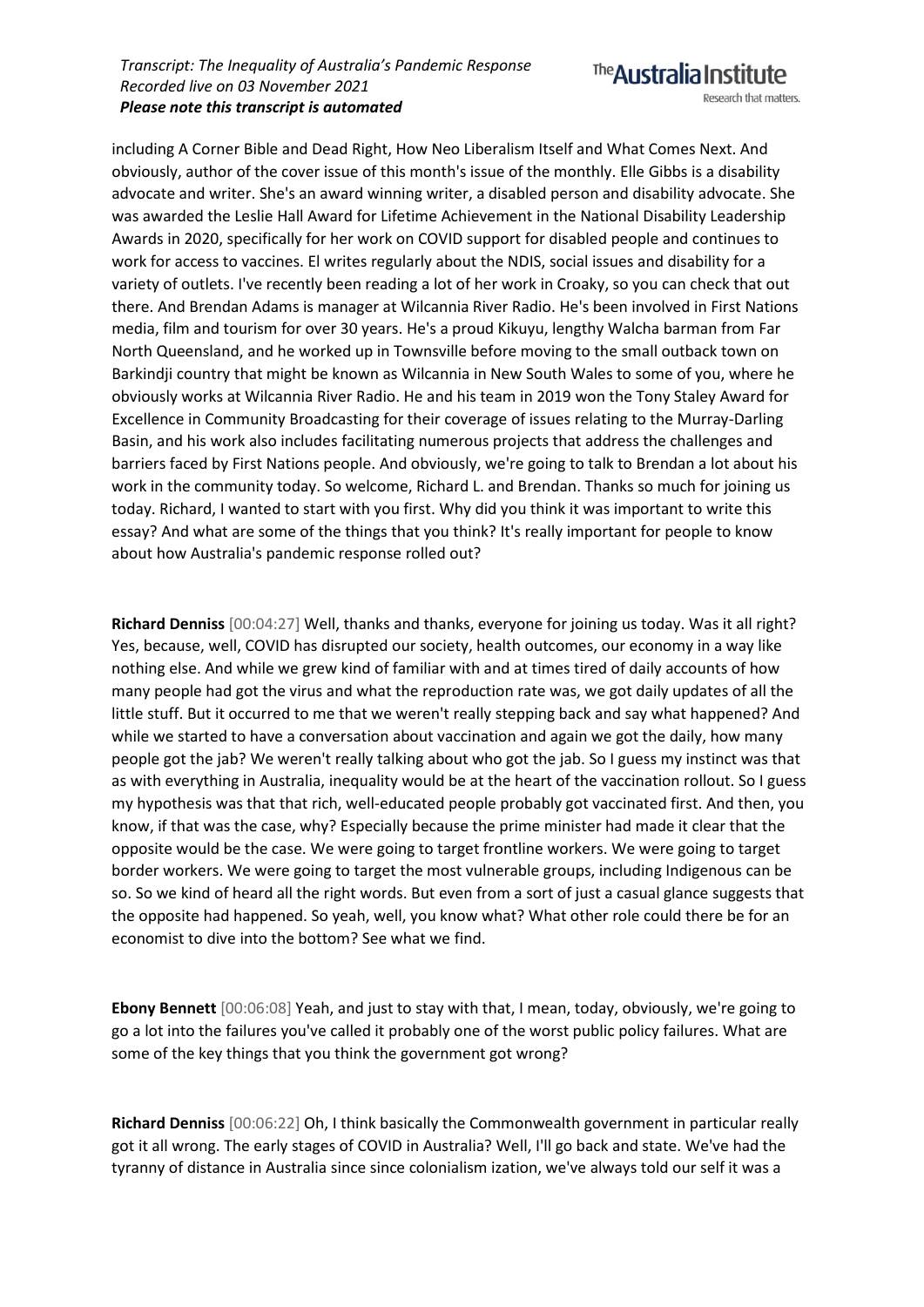

disadvantage to be so far from the countries that we care the most about. But actually, in this case, we had a huge headstart because of that, and our state governments and our federal government handled the early stages well. There's no doubt about that. And that saved tens, probably hundreds of thousands of lives in Australia. It's the first wave of COVID went through Australia the way it went through the US and the UK. Terrible things would have happened here, and we actually dealt well with the hottest be a brand new virus that we didn't know much about. We actually did a good job of that. But then, even though so from the end, from the very early stages, people were working on vaccines and it's sort of based. It was going to take a year to get a vaccine. So we had a year to think about what will we do when the vaccines show up? We had a year to think, how will we prioritise access? How will we roll it out? And actually what we did was quite disastrous. So in descending order, the big mistakes we made were we never built the dedicated quarantine centres. And let's never forget that an unvaccinated frontline limo driver was the person that brought Delta into Sydney and then Canberra and Melbourne. Not only was he unvaccinated, he wasn't wearing a mask wasn't required to. And of course, he was driving some an crew from an airport to a private hotel when, of course, if we built dedicated quarantine centres, no such trip would be necessary. So if we had to do dealt with quarantine effectively, there wouldn't have been a limo driver. If the limo driver in June had been vaccinated in the way Scott Morrison said they would be because in March we were rolling it out to frontline border workers first. If they had been vaccinated, they probably wouldn't have got it. And of course, if he was wearing a mask, it would have been even less likely. So the whole delta outbreak really comes from those three failures. They should have been going straight to a quarantine centre, not a private hotel with bad air conditioning. They should have been vaccinated first or not been allowed in that very dangerous job, and he should have been wearing a mask, probably driving a vehicle specifically designed for the purpose. Now, at the time that outbreak set out, we were already millions of doses behind the schedule, the prime minister spelled out in March that year. So really, if we had of rolled it out as fast as Scott Morrison had planned. If we had eroded it out as targeted as Scott Morrison had said it would be, we probably wouldn't have had the outbreaks that shut down Sydney and Melbourne and Canberra this year.

**Ebony Bennett** [00:09:37] Well, Brendan, I want to come to you next. Richard, in his essay talks about Wilcannia being a very disadvantaged community that it was well known that communities like that would have trouble if the virus ever got in there. Last year, the Australia Institute talked to Aboriginal community controlled health organisations who had done just a simply amazing and world leading job at protecting those communities themselves and making sure the virus didn't enter. We heard from the prime minister that communities like Wilcannia was supposed to be priorities. Yet we saw that situation where an outbreak happened there. You were there in the community at the time. What was what was that like for you? What was the community experiencing?

**Brandon Adams** [00:10:25] Well, you know, our community, we were always more or less afraid, and we will all say, you know, really, you know what impact the government could do? What if it ever came to me speaking in our places of Kenya, we sit on a major highway. We know how much traffic travels through on a daily basis are averaging around about a hundred and fifty vehicles per day, so the risk was very high. So we we wanted to make sure that we had the government come to listen to us so that we can have local solutions. And I think this is kind of where it really kind of fired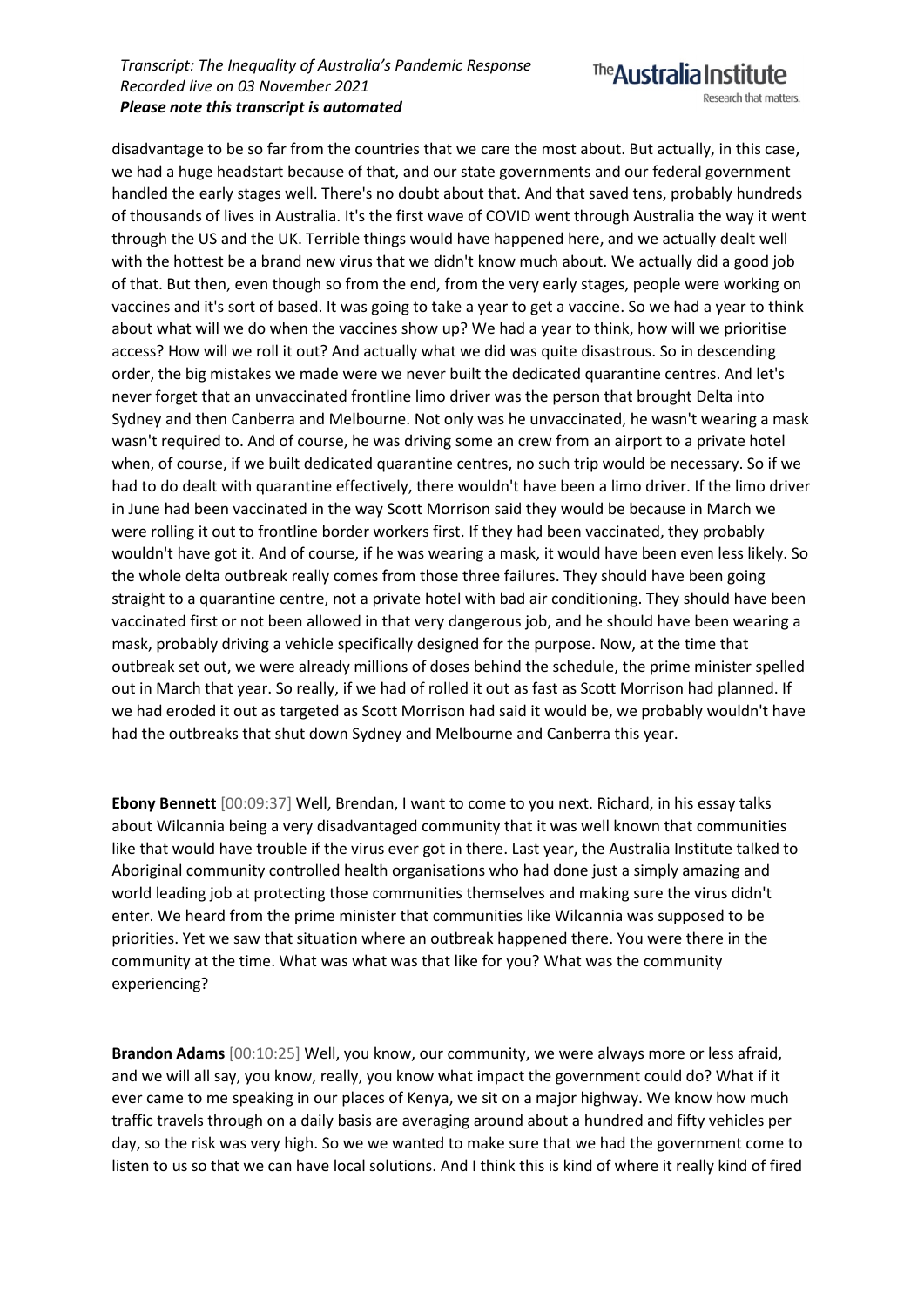Research that matters.

The Australia Institute

in area. But going back to your question, you know, once the enquiry did come into it, which I describe it as a cyclone, and if you've ever been in a cyclone, you can you could be fully aware that you know it will. It's coming, but you know how much damage it could do and when it actually hit. And that's what it did to our community. The moment it hit it, we were so unprepared for it. The government did not have any appropriate strategies or planning to prevent or protect our people at that time. And when I not even told about such nations as well as our local community people, because, you know, we're a very small community in the whole county is our family. So, you know, we, you know, the community, to its credit, had to be the one to improvise. It had to be the good to stand. We've got to deal with this emergency at the time, you know, we had a lot of issues that we knew would impact with the Caribbean. And the prime example was our overcrowding crisis. We have been in a community centre housing, not enough. When people were positive, there was no alternative accommodation that we could provide for them and everything. So for our community, we had to try to find what can we do right now to address it during that time? You know, the the the role that vaccination roll out while I projects like Community, but it was never it was never discussed on a local level, you know, they said it is a priority in our community. You know, we had local solutions we had we knew how our community could be, you know, had their rollout effectively right now. Fortunately, nothing which playing through our local community and our leaders, their wives, health organisations by the advice 200km outside. So the engagement was very minimal. So we had all of that. The that was very light, I think at the time, when the impact came, we only had about five five of our First Nation people taking their vaccination, so there was a lot of confusion. Social media was a large part of presenting the negative about the vaccination and a lot of our community and including myself, you know where you and yet at the time, you day as gennych, you know? Yeah, I've got sorry, everyone. It's really hard for me at times. But that day we had a lot of negative press about people with the blood clot. But there wasn't enough information saying, you know, there was 170000 vaccinations with that and only five passed away. We go said people with passion and for our First Nations people. This was a really big concern because, as you know, we deal with chronic illness on on a daily basis. We have higher rates with diabetic heart values, cholesterol amongst a lot of athletes. So not knowing exactly what these vaccinations can do quantitatively, but also what side effects they could do, this created a lot of hesitations and everything. So during that time, you know, and this is where our radio station became a very trade part. We had to get the right people in to give us, gave our community the right information. We had health professionals. We had the local place lab coming in, giving us the right information. But unfortunately, when you're on radio, even though we've got 85 to 90 percent of people listening to us. That doesn't mean they're listening to us the whole period, which I might be on. These might. We actually had to go. What we need all of our community, so with the royal flying doctors and where my health, I had to come in and we had to have a community consultation. Sydney with that with our elders, especially young people asking the very important questions, you know, especially about their own health and you know, and and and our vulnerable people. So when we got the right information in this community consultation daily, then we saw the changing of the attitude. And what many, including myself and then we started having a knee. We started senior people get me the fish dogs happening. It was steadily rising and everything. But during that time, we went from having one little family of three going into being quantity to a fifteen. People agree the extent of they too much,

**Ebony Bennett** [00:16:25] and that might come back to you in just a tick to talk about that in more detail. But L, I want to come to you next, because what Brendan's describing how the community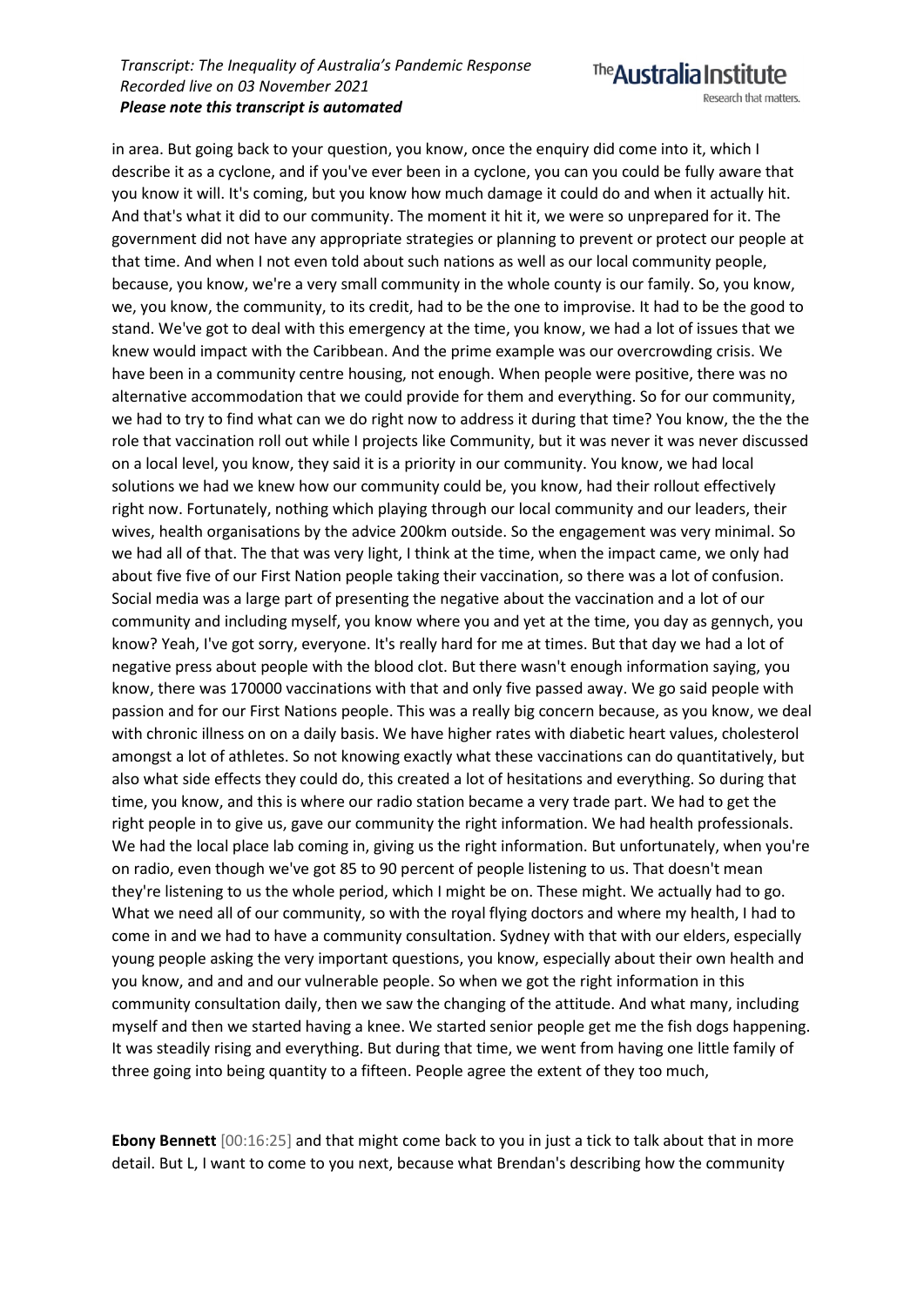

really had to step up is that the same experience that people, people with disability have had during this pandemic?

**El Gibbs** [00:16:44] Absolutely, thanks for having me. Ebony and Richard, and thank you so much, Brendan said, telling that story about what's been happening in Kenya. So I'm coming to you from Wiradjuri country in central western south Wales. And yes, a lot of the story of both the pandemic and vaccine response has been about how our community has had to do it for ourselves because we've been not only ignored but actively excluded from the pandemic response, both initially last year, but then very specifically this year during the vaccine. So disabled people who live in group homes and in aged care, so that's people under 65. We need to be part of Phase 1A of the vaccine rollout. So the very, very first lot of people who will get to get the vaccine. But by May, it was a total of 127 people who were fully vaccinated. I mean, that's mind boggling. Yep. So that group is twenty seven thousand people. So it's not an enormously large group of people. But as we found out during the royal commission that the health department had got that completely wrong. I didn't know how many people that were in that group. They didn't know where they lead. I assumed everybody lived in large residential institutions and not in group homes. So decisions were made to prioritise us, but that wasn't told to anyone. But it was really clear earlier this year that that's exactly what had happened because we kept getting reports from people on the ground saying, I can't get access to the vaccine, I can't get an appointment. None of the places where the vaccine is available are accessible for me. And similarly, when that decision was made about AstraZeneca, that had a huge impact because the misinformation was right. It was very little information provided in accessible formats and there was no information specifically directed to people with disability and people with disability in that particular group of twenty seven thousand people. So look, I'm in phase 1b because I'm immunocompromised. And so but even I had and I have lots of advantages, but I had a huge amount of barriers to actually getting access to the vaccine, as did many of my peers. And so there was a whole lot of crowd sourcing of information that went on because trying to find out where the vaccines were available, what kind of accessibility there was about vaccine centres, what the eligibility criteria were and none of that was available from the government.

**Ebony Bennett** [00:19:09] Yeah, I'm Brendan Annelle. I'm going to come back to you about that community response a little bit more about Richard in the essay. You kind of talk about that. It was clear that at some point without telling anyone, the Morrison government simply gave up on 1A and 1B and prioritising certain, you know, communities for the vaccine. But that didn't happen for everyone. You talk about how Qantas had access to the vaccine private school boys from, I think it was St George's apologies. If I've got the name wrong of that school, what happened there?

**Richard Denniss** [00:19:43] Yeah, well, exactly what happened there, and we don't know. But let's let's go back. A step to prioritise means to put one group ahead of the other. That's what it means. And we were told that we were going to prioritise certain groups, indigenous groups, people with disabilities, frontline workers. Now it's very easy to tell if a group was prioritised because if a group was prioritised, it would have higher vaccination rates than the general population. But this is not complicated. But what do we know sitting here in November today? We know that today indigenous groups are still have lower vaccination rates than the general population. We know that people with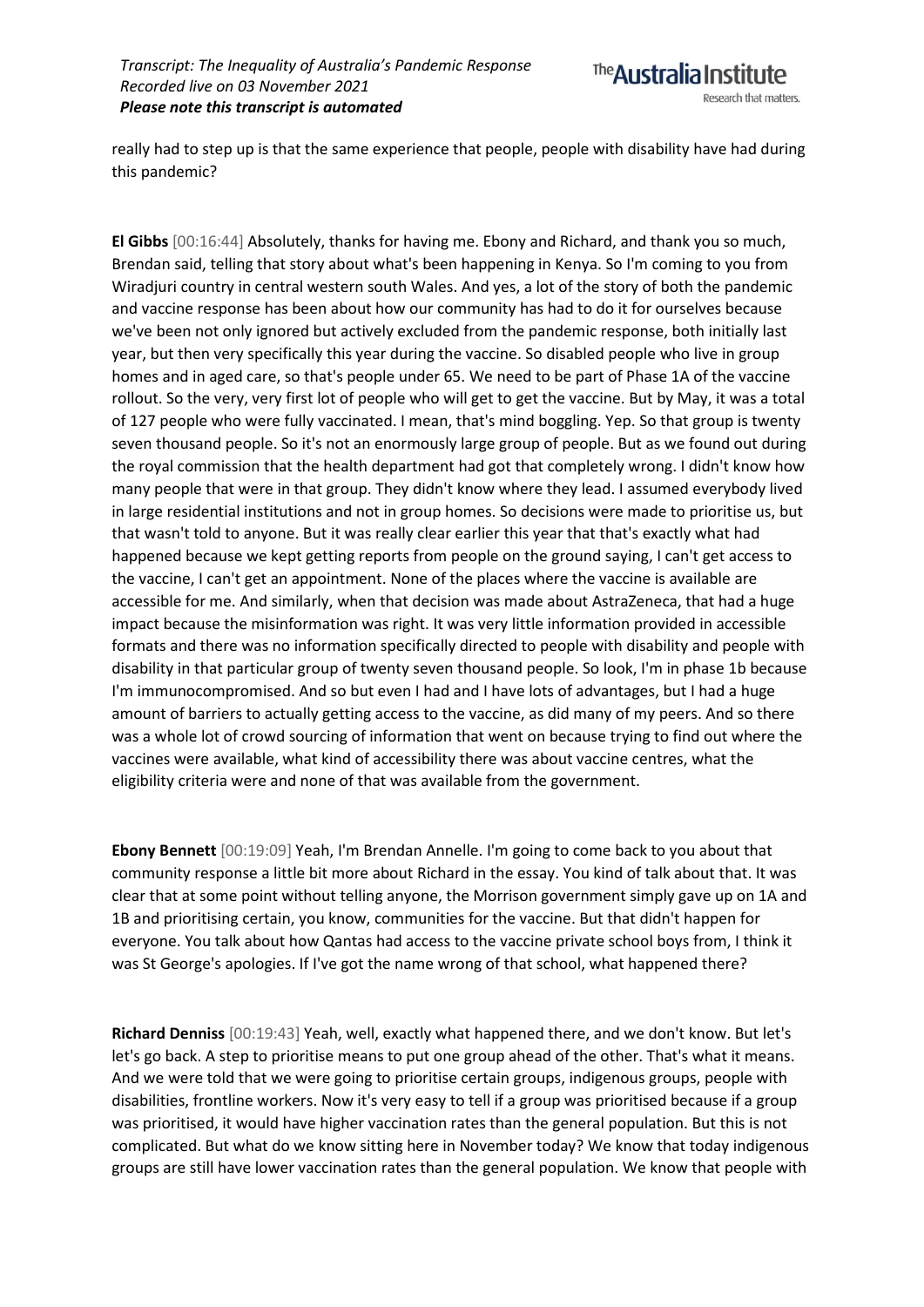The Australia Institute Research that matters.

disabilities have lower vaccination rates and the general community. So what happened was, you know, and I really do hope people read the ACA because what Scott Morrison did for a year was just radically change, not just his mind, but he tried to change our memories of what had happened. So in January, he said, there's no rush. Not it didn't. He didn't say it's not a race yet, but in January, he said, Let's do this carefully. Let's do this slowly. Let's do this the right way. I'll come back to you with a plan soon. But he literally said on January one this year. Don't rush this. Let's do it safe. Let's do it good. And then he said it. It is, you know, it's not the right stuff. That was months later, it wasn't an accident was a whole strategy. We're going to do it slowly. We're going to do it right. But then at some point the politics shifted and rather than doing it slow and doing it right, Morrison just wanted to get people vaccinated fast. So imagine you're the captain of a ship and there's 100 people on the ship and some of them babies. And some of them are kids, and some of them have disabilities, and some of them can't swim. And you're in charge of handing out the lifejackets before you put people into the boat and you don't have enough life. So you have to prioritise. So Scott Morrison started by saying, Oh, it's going to be, you know, children and metaphorically children and people who can't swim birds. But once he decided that getting the 80 percent was the KPI, he did the opposite. He literally said whoever can run fastest to the vaccination centre, we're open for business. So it wasn't an accident that the groups that allegedly prioritised wound up with lower vaccination rates than average because metaphorically, they couldn't run fast enough. So. So yes, it was never announced. We never abandoned Phase 1A and 1B, and my ridiculous middle class healthy mile story is that I was slow to get vaccinated because I knew people who were in Phase 1A and 1B who hadn't been vaccinated, so I thought, I must be eligible yet. So I missed the memo stuff at its catch and kill your own, get out there and get a vaccine. And you know, I nearly missed out on getting my vaccine because by one day, because my son was an exposure site at Lyneham and I nearly didn't get out in time, so I could have been exposed to the virus because I postponed. I wasn't hesitant. I just knew that one eye in one bay hadn't been finished yet, so I hadn't actually tried to get myself for being. So there was no plan. There was just a rush. And just quickly with Qantas. Yeah, Qantas somehow. But 20000 of their staff and their families vaccinated with Pfizer in May and June this year in Sydney, they basically set up shop at Sydney Airport and got twenty thousand of their people vaccinated. We didn't vaccinate the transport worker, the limo driver. We didn't vaccinate people with disabilities. But Alan Joyce, good on it, not complaining about this heat. Somehow, he got all the Pfizer Qantas needed and when we accidentally, which wasn't an accident, if it was revealed when we accidentally vaccinated. One hundred and sixty three boys from Joey's College, one of the most expensive private schools in Australia. When that blew up, the Department of Health said, Oh, it's because some of them were indigenous. Now, a few of them were indigenous kids were eligible for early vaccination, but the U.S. allies revealed later and had nothing to do with that. It was it a senior bureaucrat had said, Can I get all the boys always vaccinated with Pfizer, please? Yeah, sure. No problem. And when it blew up the group that we were allegedly prioritising, we used as the excuse for why we accidentally vaccinate one hundred and sixty of the most privileged kids in the country.

**Ebony Bennett** [00:24:35] Hmm. Brennan talking there about Qantas getting that access and private school boys getting access. I mean, looking at Wilcannia, you said you're a small, tight knit community like that just must be so disappointing to hear how easy it was for other elements of the population to get it when Wilcannia was supposed to be a priority and just ended up on your own effectively.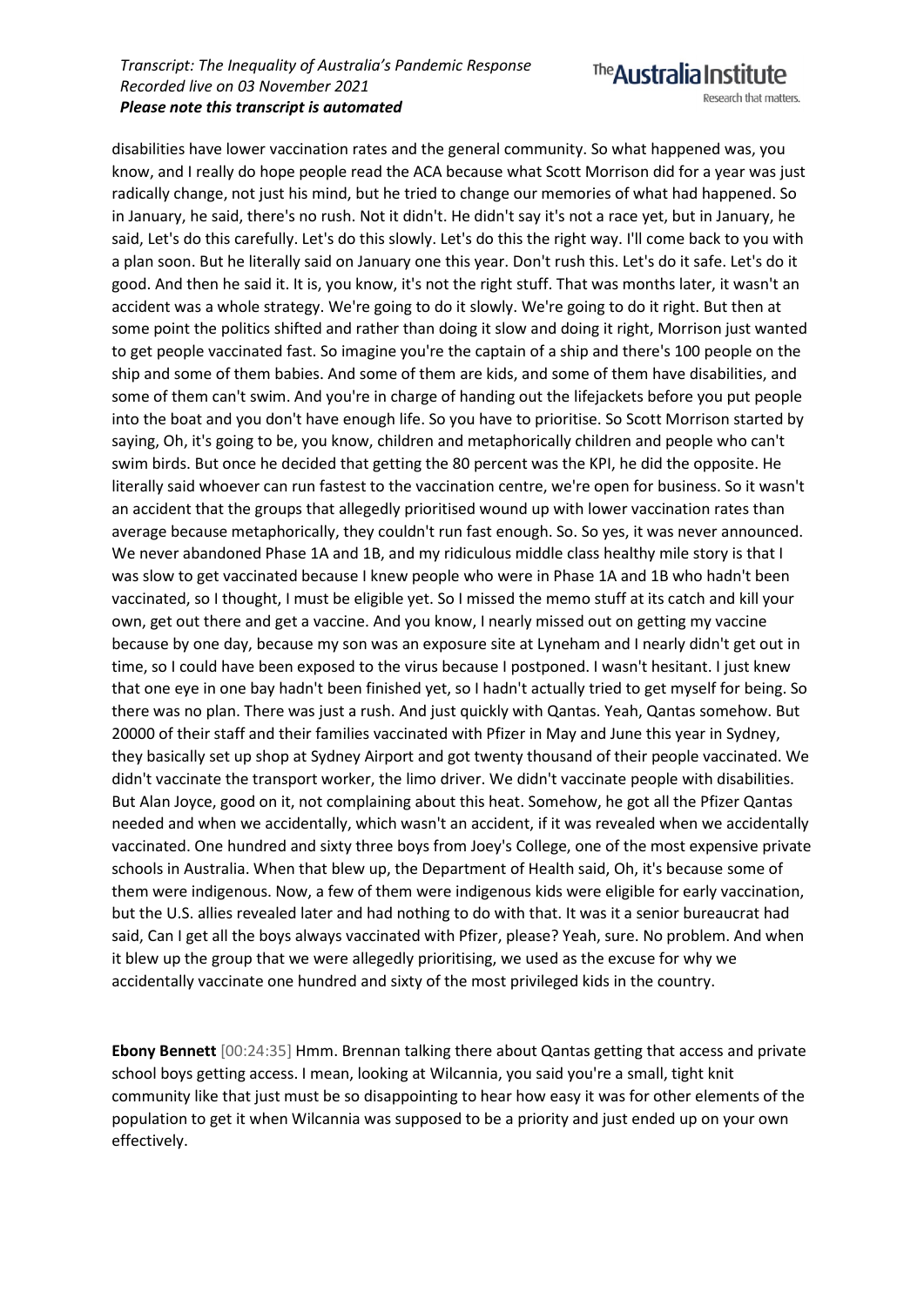

**Brandon Adams** [00:25:02] Yeah, look, it's actually it's actually once again a common element that we do here as a First Nations people, you know that you know, it's it's not what you know or who you know. And and and yeah, what Richard said, you know, it's a very common thing. You know, it's sad to hear that our First Nations people can be used as an excuse for, yeah, people that have shot have more like a parallel anything to get, you know, an influence in. And yet a small community is left out in the cold and know something that Richard said. I kind of agree. You know, it was that first come, first served and Typekit can register and and our committee wasn't bad. How fast we could run to is that we were so isolated that we've got a distance to beat to the crisis. Vaccination that could have been was minimal 200 kilometres. So we, you know, and our county county's majority of low income people, so we actually had every kid get shot. Yeah. And and it's is so like that continuous issue that we were trying to let the government know and and we actually had a meeting, a community meeting without getting you in in March to catch, you know, twenty two to my kids away. And it's happening. I know that to the government. And in fact, my my house actually sent a letter out about everything, including health and the actual trial of a crisis. So there was there was no excuse for government to hang on, you know? You know, we need to prod towards and get it into Wilcannia and get it out to other communities such as Ray Romano, Walgett, who also got infected, as well as much as Wilcannia. And you know, from most, you know, is this is when or when the economy did come, the attention all kind of Wilcannia was then it wasn't prior and it wasn't when we needed it the most. It was when the effect happened because I knew the government knew at that time they did not do their job. I, which concentrated on the cities, on the regional areas, but remote communities especially were what I believe, and I feel very strong in my in my spirit that we were forgotten because we were not the high priority. But, you know, they would say, excuse me, and

**Ebony Bennett** [00:27:32] Brendan are going to ask, sorry, because, you know, it's very clear that you weren't a priority. And the whole strategy of Aboriginal community controlled health organisations was to keep the virus out until you could vaccinate the population the same way that we've been trying to do with the states. But that didn't happen. I just want you to tell us a little bit about, you know, you talked about the overcrowding, that the fact that when the virus hit the community and ended up having to be the community that responded, there wasn't anywhere for people to isolate if they had the virus so that they didn't infect other people in their household. Like what were some of the real problems, you know, it could people go to the shops to do their grocery shopping? What was the community having to deal with when the outbreak hit in Wilcannia?

**Brandon Adams** [00:28:20] Well, the biggest issue was when a one person could have been identified positive in the Caribbean because we had nowhere that they made an assumption that if one person had the kidney, then that whole family could be affected. So that means just what that their excuse or their reasoning, you know? Well, that can all isolate together. Well, we actually had evidence that not everyone in that one house was all positive, but they they help provide or increased a decade of it, and everything points in putting that positive into the same household. And we would join a band house, we're talking about averaging 12 people per hour. We're talking about young babies and children, men and women, our elders and our vulnerable people. So then from there that none of them will have to go shopping. And as a physician, actually people, we have always looked after the elders where young people would see they see their grandfather and say,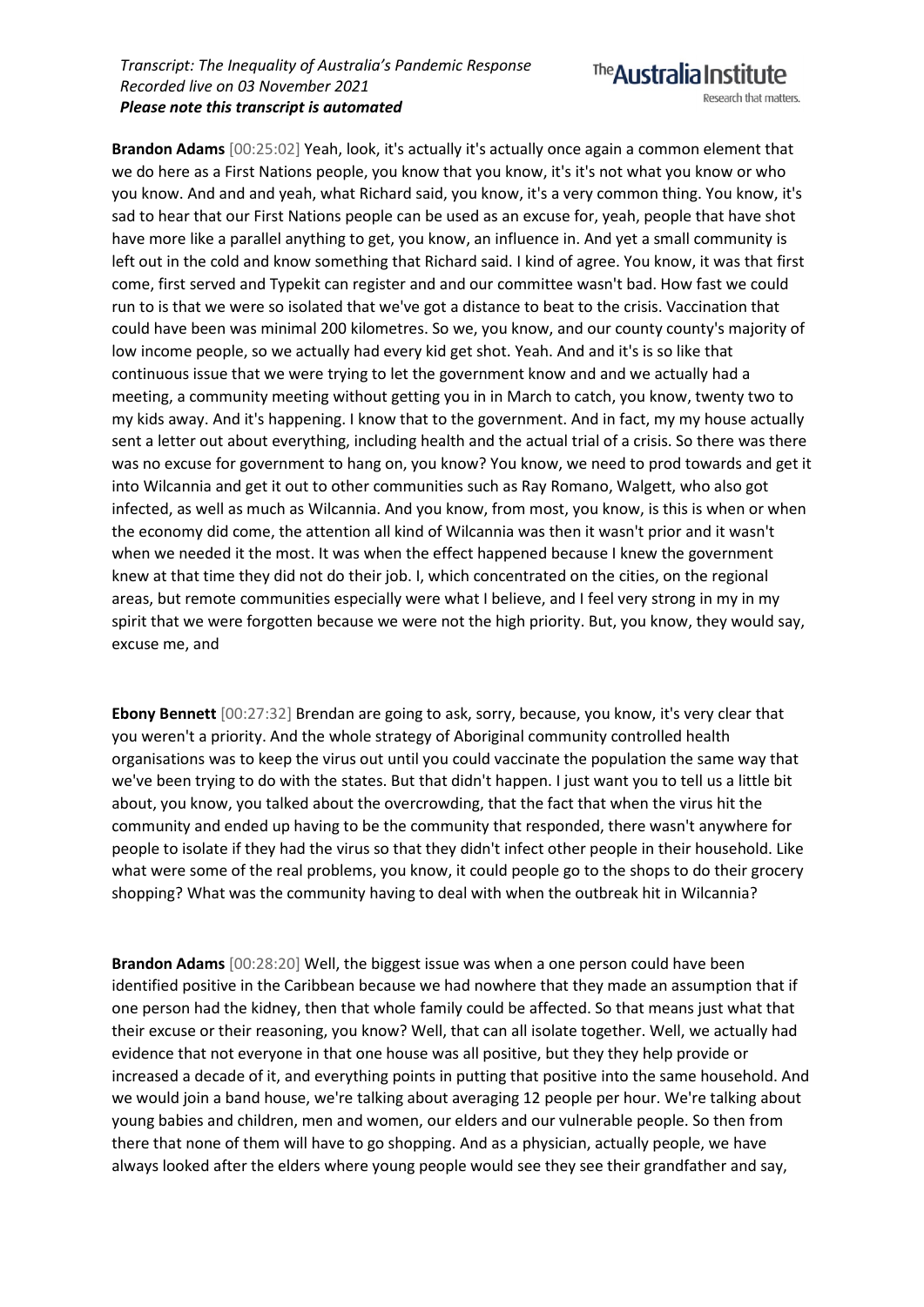Research that matters.

The Australia Institute

What do you need food in? We cannot do that. We had to stay away. So that means that with one sure thing, we had energy we couldn't date, a people could not get access. So what? What didn't happen was the emergency committee. The local emergency came into play and then we got donations and everything had to be local people that stepped up. And once again, our radio station, even a guy with the voice, we all became the frontline workers with other volunteers to help provide food to our people, and we taught about large families. We had to provide medical assistance even though we had we had health organisation there, but it was like a people that knew what else to go to because we had police coming in the Australian Defence Force that did not know the community. So they we were depended on. And it was up to us to provide every kind of assistance. What are you going to? And always doing the frontline raids and it really damaged me any pet because treating this is what I'm looking at. My families and friends, you know, that I've been with for 20 years. I saw I saw a father who was so depressed because he woke up every morning wanting, not scared that his child could die, you know, and we had to go through, Oh, I'm sorry. We had to go through so much of the trauma, a real fascination people and a community that I had to sit there and talk to them. But I had to be at a distance, could not hug, had a hug. And and this is what not just myself, but all the volunteers or the young kids I could not get to their families or the or the elders could not even see the grandkids. And and we never had the services that you would see in other communities, such as even having Facebook tours because Jean Jeannette was so large that you couldn't even connect to the internet if that's your face, time or whatever social media outlet. So it made our our community of people so alone in this time of need. But I think I will always give Will Kenya and why I love this community was the resilience that we went through. Because doing that, doing that too much, we went from one person to a hundred and fifty three and then we went back to zero. So the resilience of the local community, people to our and people that did not have the vaccines who were affected did the right thing. It took a bit of time because being First Nation and social cohesion, we had to learn how to stay away. It's not easy. But during that time, you got to also recognise that we were blind. You know, we actually had helped organisation compare and comparing our funeral that first brought the Cold War. It was a local people that had because it was someone coming out of out of another community that was infected, that body, any our town, the very same fee that we had. But then they held the organisation said, Well, Kenya, you know, I had I had a funeral, which was 500 people. That was nice. Yeah, it was a young person and we we kept outside the decision, but a I group came in from out of town thinking, it's the other thing that was highlighted, which was wrong was the guy at the funeral was that guy before lockdown happened in our community. But that was not that was not shot. It was actually, you know, blind again. Yeah. So during that tournament, the beginning and then when we finally got the full support by the Australian Defence Force, that can't prevent that. I mean, it was a little too late for us as frontline workers. We were happy that they did that because at that time we had to work with them to do my time and and trying to contain the pandemic from spreading even worse. So having that CAPA badge did come anyway, but the social housing issue started, and now that the pandemic is finish, we now go to say we have to worry about Second Life now. Yeah, we still got a housing issue and we still have the health of not having. We've got a lot more that people have got their first and second vaccination thanks to the Royal Flying Doctor Smile and a local team. But we're not in a state. We are protected. And no strategy has been came back to the local people for local solutions to find a prevention or some kind of protection. And if that pandemic comes gain, we are feeling that we could lose some. We have really like we have not no one at this point at time.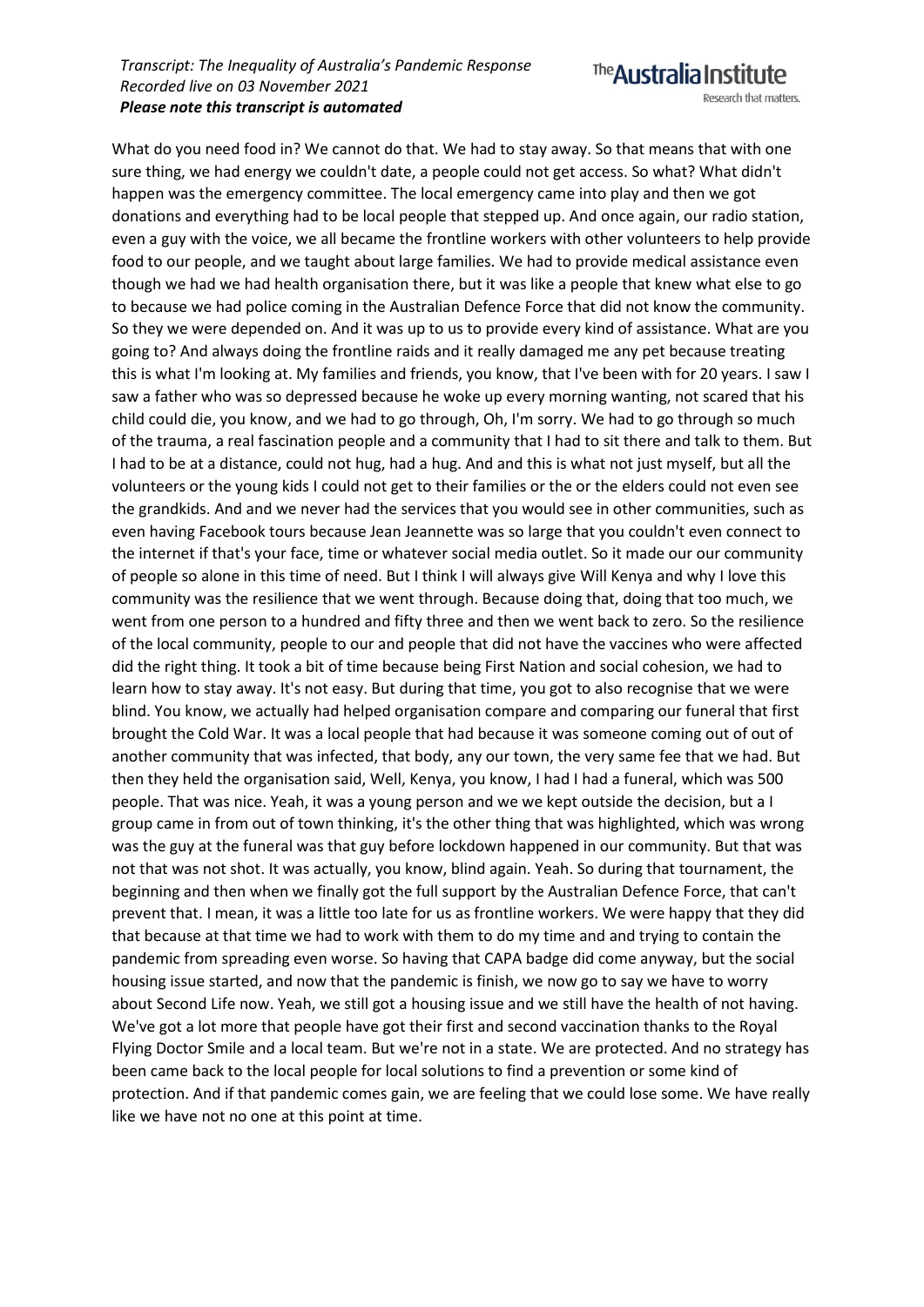**Ebony Bennett** [00:35:02] That's an amazing feat, isn't it, Brendan, considering the size of the outbreak and obviously it's really difficult for you to talk about it. So we really again, I just want to say how much we appreciate you sharing that experience with us today. I'll come back to you again in a second and we'll go to questions from the audience just shortly. But L coming back to you, that experience that Brendan is talking about just within Wilcannia. You know, we've been talking about how the disability community really had to support itself as well. What kinds of barriers were people with disabilities facing in terms of access to vaccinations or countering disinformation where outbreaks did happen? Was it that community that swung in to support itself as well, similar to what happened in Wilcannia?

**El Gibbs** [00:35:54] Absolutely. So during the pandemic last year, there were a lot of calls for more accessible information, so by the time we got to, the vaccine rollout wasn't like we hadn't been banging on about this for a year already. There was still wasn't information provided in a format called Easy Raid, which is really helpful for people with intellectual disability. There was often not Auslan interpreters available or Auslan videos provided. A lot of the information was provided in really difficult to access ways. It were plain English. A lot of the vaccine booking things were accessible either, so there was some really basic barriers to accessing just, you know, how do we book a vaccine and where do we go? So. And that was a huge challenge and one that wasn't, you know, wasn't a new challenge either. That's one of the most frustrating parts of this vaccine rollout. You know, during COVID, we raised all of these issues time and time again. And you know, there was we did a lot of work in Facebook groups, on Twitter, in social media, in translating government announcements. So what the public health orders meant for people with disability, what we could and couldn't do. So for many of us, we use disability support, so we have people coming into our homes all the time. And so that's a particular issue that really wasn't addressed again during the pandemic or this time for the vaccine. Could we ask our support workers to be vaccinated? Could we see what happens if they say no, just let them get no support school of that kind of stuff? And so for people with disability also living, you know, group settings or working group settings like, you know, children workshops or go to G'day programmes, all of that kind of stuff. As Brendan has said, with lots of people live together, it is a huge risk of spreading the virus and many people with disability living what we call congregate care. You know, every single day. And you know, that's what I mean. This has been my frustration about it. In the Disability Royal Commission released their report and we had some Senate enquiries into COVID. That's how we found out that the government had made, you know, Department of Health had made a deliberate decision to prioritise people with disability and then not to tell us not to tell people with disability. Are organisations families not to let anybody know. And so people were floundering around going, What is going on and why aren't we in the priority list? What is the problem? So and it's been extremely frustrating. It's been one of those things where the other part of it is that we don't know the impact of these fully for people with disability. So the data in the U.K. showed that 60 percent of people who died from COVID were people with disability 60 per cent. But we don't know what the results are in Australia because we don't take that kind of data, and the data that we do have is about people who use NDIS support. But we we do have data. We do have shows that there are still 22 per cent of people who live in group homes who are still not fully vaccinated, and there's only 77 per cent of India's series. The air support to over 16, which is only half of the NDIS who are actually vaccinated people like me, you get my supports in different ways who are immunocompromised. There's no data like there's no data being reported. We don't know, apart from those incredibly awful announcements that we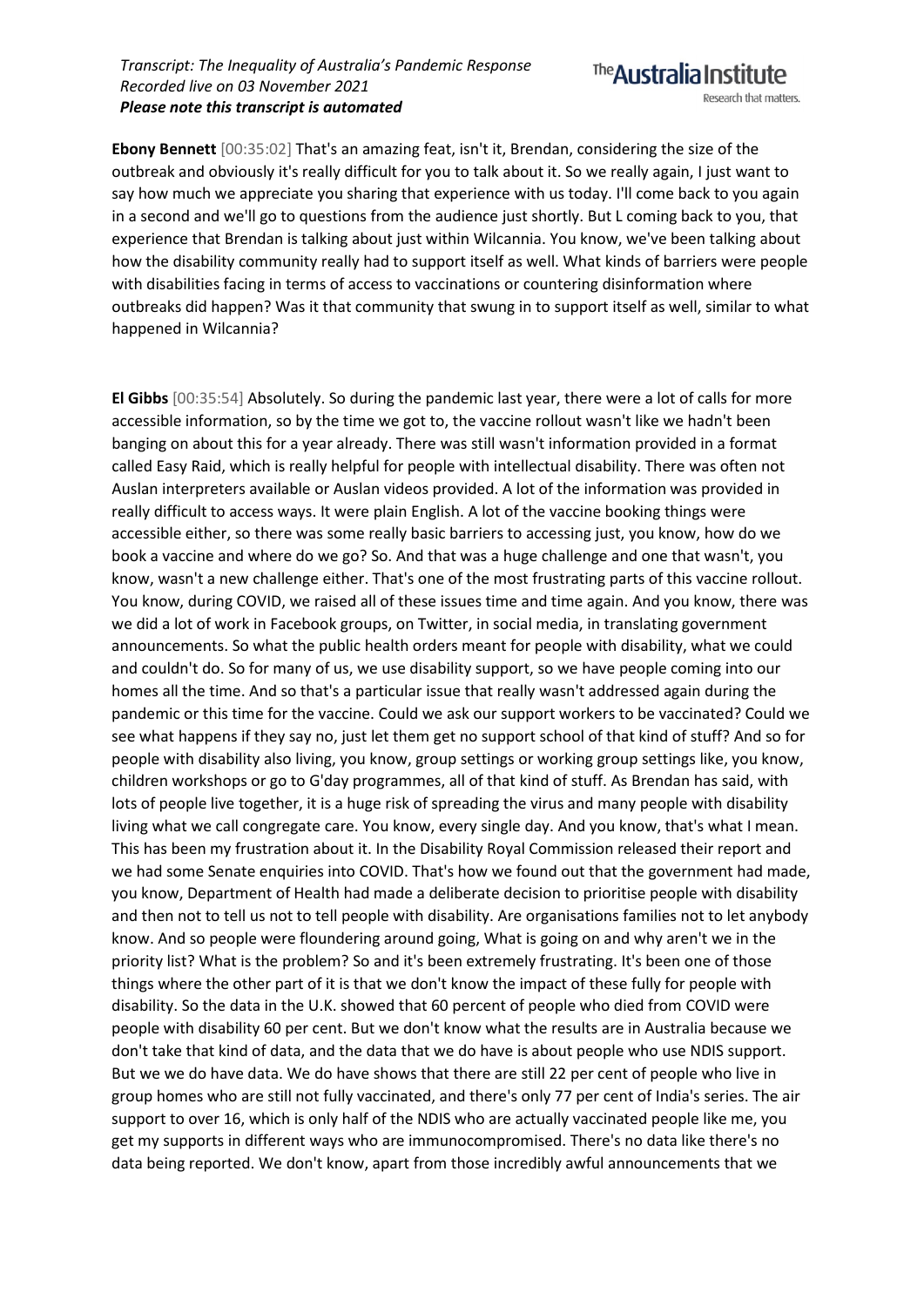hear all the time, that people who died with underlying health conditions, which we presume is disabled people, you know, and we just hear that every day on the news and just go, well, then another one, another one of us has died, and yet we're not counted as a whole. So our has done a whole lot of work around advocating. We've done petitions, we've done direct lobbying of politicians, we've done protests and media, and there's been a whole lot of us speaking out and raising awareness. People use the royal commission as well. People wrote about their experiences of being able to not being able to get a vaccine, not having access to accessible information and not being included and how that has felt during the pandemic and the vaccine rollout. So we've used kind of lots of different mechanisms to raise these issues, but we about to repeat the whole thing again with the third vaccine dose, you know, because again, there is no plan to get disabled people vaccinated with the third dose. There is no plans for people who are living in congregate environments like group homes or aged care, and there's no data being kept on people who are immunocompromised and how are they getting access to it? So it just feels like we're about to repeat for the third time all of the same.

**Ebony Bennett** [00:40:36] Yeah, look, and I'm obviously not the prime minister, but I'm so sorry. Well, and Brendan, that that happened to your communities, it's really just appalling to hear. And as you say, those distressing comments, you know, we all were watching these press conferences every day and that underlying conditions is obviously. Just trotted out like, what else could you expect someone had underlying conditions, but those are the people that we were presumably supposed to protect in the priority rollout. I'm going to go to questions from the audience now. We've got more than 500 people on the line with us. Thank you so much for joining us today. The first question that I've got is from Richard Joseph, and it's probably for you, Richard. Do you think that the cascade of issues and failures on the vaccination rollout stemmed from the initial reluctant reluctance by our leaders to secure Pfizer at the start? Richard, do you want to take that one?

**Richard Denniss** [00:41:28] Oh, absolutely. I mean, add that to the. I mean, you know, sorry, the plug in the essay, but I really like we need to go back and look at the totality of what happened. So I talked about the fact that we didn't build the vax the quarantine centres. We didn't prioritise the border workers. We didn't even make them wear masks. And yes, it was an explicit. So there's three specific values that led to the Sydney lockdowns. But yeah, in addition to that, we we crippled we crippled with Pfizer over the upfront cost of being first in the queue. So while the prime minister told us we are the head of the queue, his department, his government was actually quibbling with Pfizer, who said Look in the downpayments 100 million box. And if you guys don't end up approving the vaccine, you know that's that's on you. But if you want to be first in the queue, you can be there. And we quibbled now we kind of bit on AstraZeneca, and that's that's fine. But you know, usually what we do when, when, when the stakes are this high is you spread your risks are and then AstraZeneca was a good vaccine and it was the safe vaccine. But if we hadn't spread our risk more. And similarly, even with Moderna, we don't talk much about Moderna in Australia, but we were very slow to get on that train as well. So these are all concrete, identifiable choices made by Scott Morrison, and the cost in human lives are enormous and the cost to the economy are enormous. And, you know, for less than the price of the car park rort scheme, we could have been first in the queue with Pfizer, you know, and at the beginning again, you know, I go through it all the chronology. But at the beginning of the year, we had announcement after announcement of 10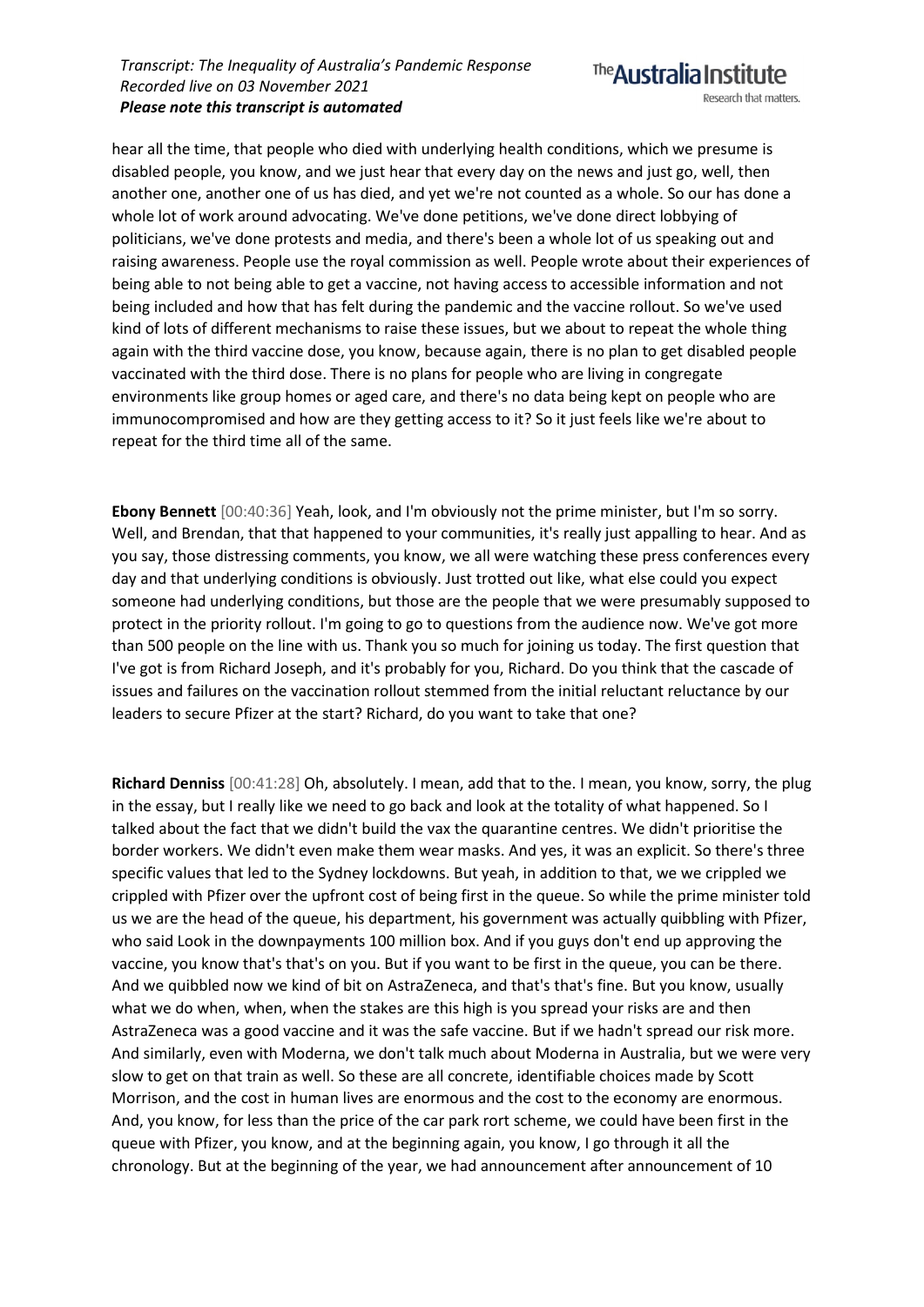

million doses, 20 million doses, 50 million doses. So how come we had a supply problem in the end series? It was all nonsense. We weren't securing the supply front. We were a bit like climate action. It was all going to happen in the future. Well, what we needed was vaccines in the present. Pfizer offered that and we crippled with them while wasting enormous amounts of money on far less important things.

**Ebony Bennett** [00:43:44] Yeah, thanks, Richard. The next question is from Kate Crawford and Brendan. I might direct this one to you. It says what responsibility and change is needed from health and from the Health Minister Greg Hunt to prevent this from happening again with a third wave. How does the community in Wilcannia feel now? Do you think you're prepared for another wave or are you still just kind of hanging out there waiting for it to come back?

**Brandon Adams** [00:44:11] Earlier on, I I explained that the impact, the kind of gridlock to sideline. And to me, I feel like right now we're in the eye of the cyclone. You know, we've kind of got through one dramatic, I'm sure, like storm. And right now we're here and we know that it will be a second wife. We know it because it's it's just to have for this at the moment. I don't know. The pathway is the right word for it. We know that Kobe is going to be here for quite a while and we actually had a meeting at the game site. Where do we go from here now? You know, and social housing is, you know, is is one of the biggest issues we are doing. So we want we would say, you know, we need to prepare our community to be ready for a second wife to have a private accommodation. It's done with houses are going to. It's not going to be done in the next few days. Well, what I saw, which I kind of felt was wrong by the government, was, say, quick response when I bought at that camp event that, you know, for me, the camp advantage was a quick solution, but it was it would be it was only a short term solution when something they could have done is bought containers that could be fitted. Now that could change could end up staying in our community and provide a much needed accommodation for young families and and help us through the overcrowding in everything. And it should have been a strategy that the government should have put in place. I should say to these the bench because it can't prevent chiplet camp to act at First Nation people, we see that they've left them. They're now gone and that could be an option and it provided for people who got money. That's why we saw because I do not think about the nations people for a second wait for community factors. What can you once again be worried and all that and and also then the health organisations, the government cannot take its time. We're kind of feeling happy that we got positive outcomes, but we are now living again, waiting for that feeling. And we do not know which community people how to deal with it again. We were very lucky that we got through it without a loss of life in Kenya. We did lose family and my heart goes out to every single physician and community people within Australia that did lose lives and especially our vulnerable people right now. There was nothing set in case there was nothing, you know, we had missed out. Has it come here to Kenya? He addressed the social housing issue that was that was highlighted, but there's been no conversation since. Yeah, we are. We now. And where do we go from here? And our community, not not just the leaders, but the community people that have already started answers. But we do need we do need reach out and we do need solutions and we need to be immediately.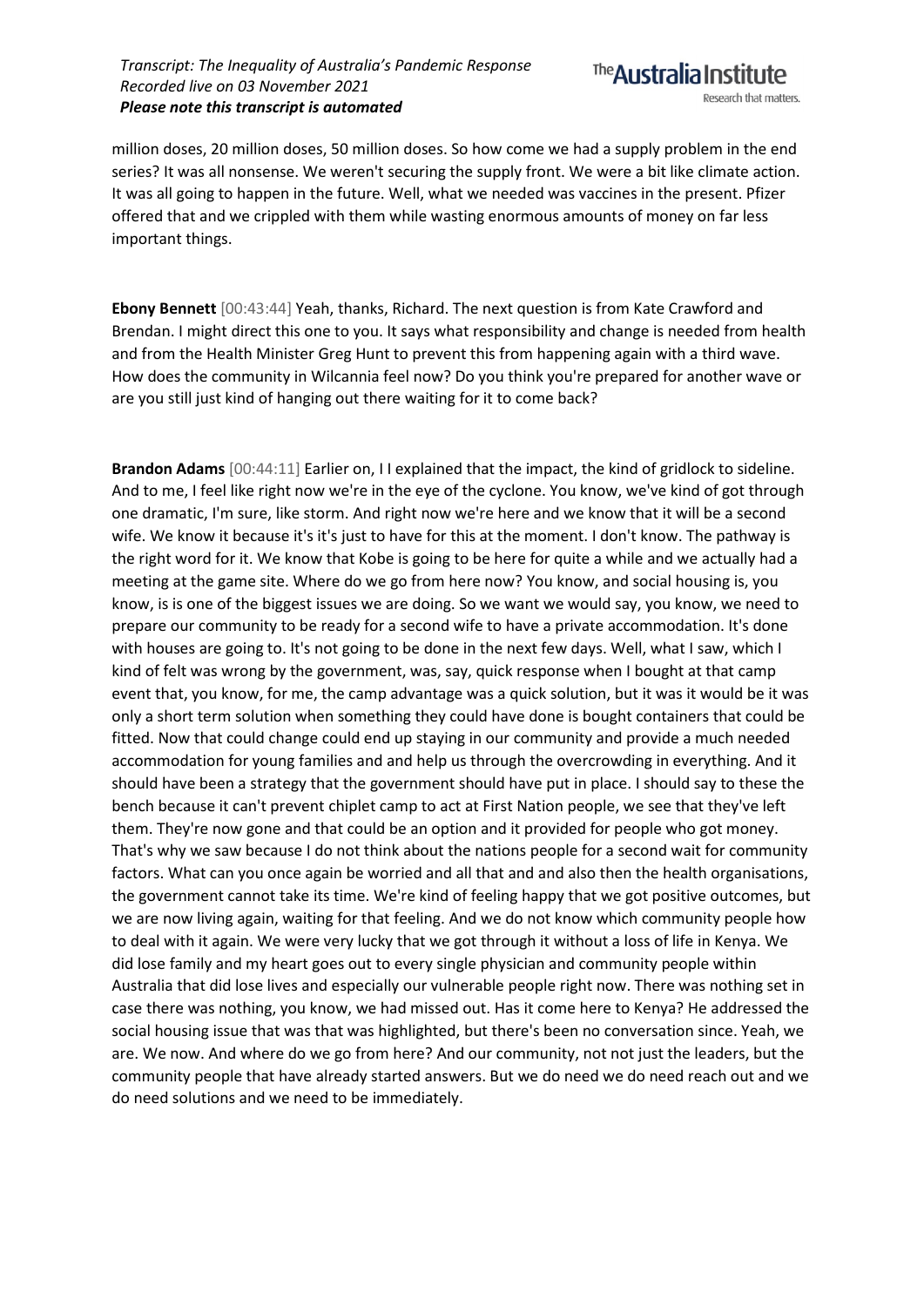**Ebony Bennett** [00:47:34] I am l. I'll come to you in just a tick. But Richard, that strikes me that you talk about in the essay, and I think Brendan's spoken about before the fact that New South Wales Health looked at that issue of overcrowding and basically said that was a pre-existing problem. So we're not going to do anything to fix it. But during the pandemic, we've seen governments drop hundreds of billions of dollars, if not at the very least tens of billions already said, you know, compared to the cap rort scheme. Some of these programmes were kind of chump change, like that's a problem. We can fix that in Wilcannia. The overcrowding problem that's well within the remit of government to do. Why is it that some of those things that we did initially like housing homeless people, you know, have already seem to fallen by the wayside? Does that make sense to an economist economically?

**Richard Denniss** [00:48:25] Oh, it's got nothing to do with economics. It's got to do with our actual priorities, not the stated priorities, the revealed priorities, the what we do priorities, not the what we say priorities. So let's be clear, we accidentally gave 40 billion, 40000 million dollars in JobKeeper. We accidentally gave \$40 billion to companies whose revenues were rising and we thought, no biggie. Look, we'll just let them hang on to that. Okay, because it's a crisis and we're shovelling money out the door. Hurry. So all good. No hard feelings. You hang on to the \$40 billion. Gerry, Harvey, etc. Imagine if we accidentally spent two. Much might be on housing in Wilcannia accidentally spent some money solve the problem and then went, Oh Cove, it's biased, but hey, look, you've still got much better housing than you used to. That's something we could be proud of. But no, no, no, no, that wouldn't that wouldn't be fiscally responsible. And money doesn't grow on trees, you know, so. So let's be crystal clear, Australia is one of the richest countries in the world, and we can afford to do anything we want and we can afford to spend \$40 billion supporting growing companies. We can afford to trade up from \$90 billion submarines to whatever it submarines. We can afford to give \$100 billion worth of tax cuts and we tell ourselves we can't afford, you know, to to invest in better housing in the middle of a crisis that when the crisis passes, would leave people with better housing. It has nothing to do with economics. Again, what we need to stop paying attention to what people like Scott Morrison say and focus exclusively on what they do, and they shovelled money on the people they like. They vaccinated people they cared about, and they accidentally didn't back tonight and didn't house vulnerable groups. That tells you about the priorities.

**Ebony Bennett** [00:50:29] Well, the next question I've got here is for you. It's from Kirsten Anchor. And she asks, was the vaccine rollout to people with disability managed by the department itself? Or was it outsourced? Is there anything else that you can tell us about that? Do we actually know?

**El Gibbs** [00:50:44] We do. Yes, both. So yes, there was a whole lot done decisions made by the Department of Health, but there was a whole lot of outsourcing as well. So ask that health care and sonic were the two companies contracted to do the key rollouts for people who live in group homes and kind of congregate care? But then they weren't particular contracts actually given for one I want and one be at all. So it's been very interesting. We've made a number of organisations have had made a number of extremely, as Richard said, modest requests for money to actually resource the work that disabled people have families and our organisations have been doing for what? Getting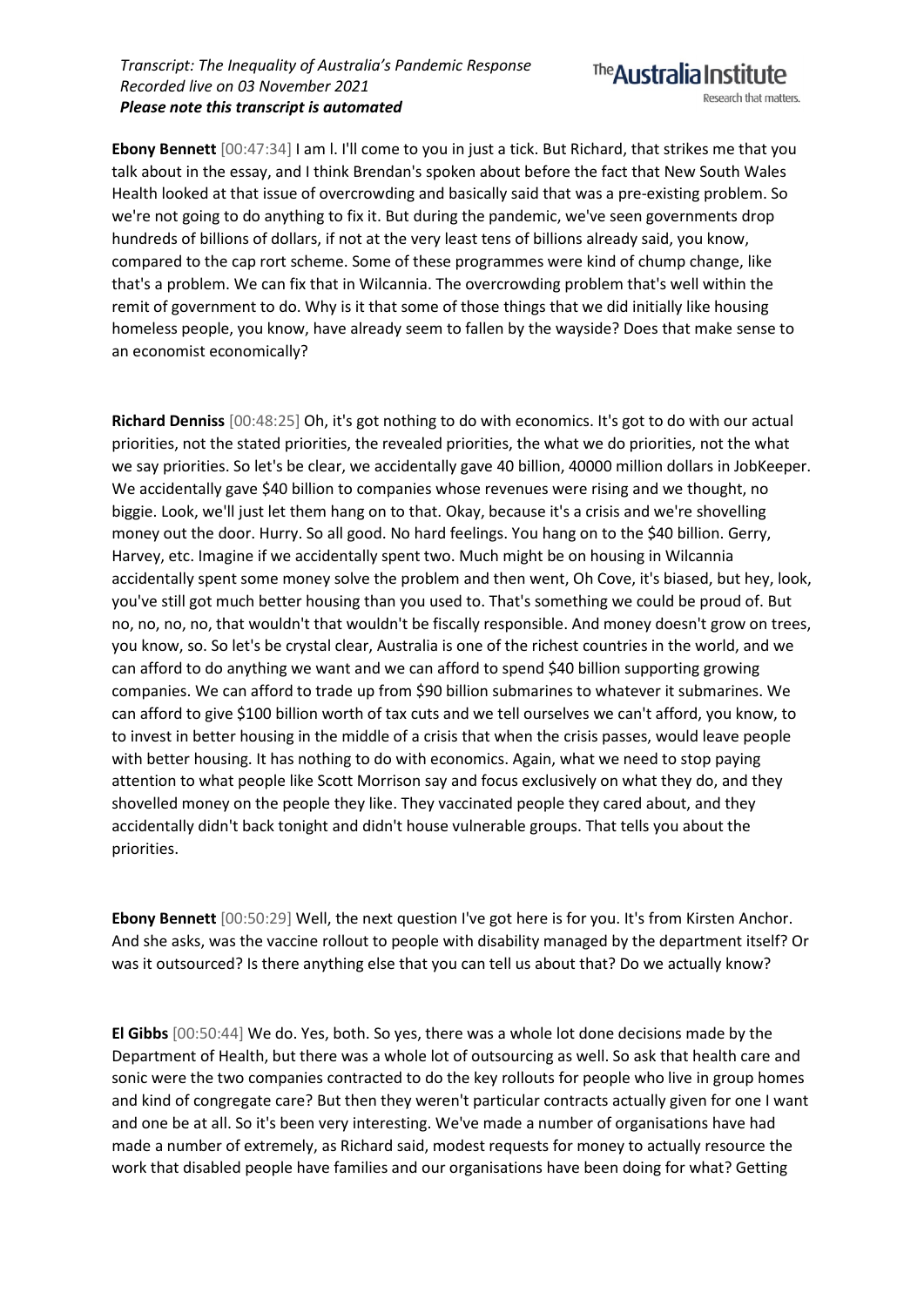close to two years now with no extra resources at all. And there hasn't been one single cent coming to us to actually, you know, how to communicate with that community, but also disability advocacy organisations who know how to reach people with disability in really marginalised situations such as boarding houses and such as leaving jail, you know, such as living on the streets. So who are, you know, still not getting access to the vaccine? So we have been very clear around. We are the experts on disabled people who need disabled people are the experts on disabled people. And so instead of giving multi-million dollar contracts to companies to roll out vaccines, you know, why don't you give it to us actually let us run the rollout?

**Ebony Bennett** [00:52:15] Mm-Hmm. Richard, I want to come back to you. There's a couple of different people in the questions and in the chat asking about accountability. Obviously, the FAA is one way to go back over and kind of account for some of those decisions and who made them. But how important is accountability going to be to avoid making similar mistakes in future? Or do you think that's just a calculation that the government has made?

**Richard Denniss** [00:52:42] Look, obviously, I think accountability is important. But let's be clear, a lot of these things weren't mistakes. They were choices. Right now, I happen to think they're a mistake. I think that not building stand alone quarantine centres for a couple of hundred million bucks was a mistake. I happen to think that not vaccinating limo drivers and frontline border first workers with a mistake, but maybe the kids that got vaccinated to the joeys. Maybe all the Qantas staff may be the recipients of \$40 billion in JobKeeper. I don't think that's a mistake. So, you know, we have to be very careful. We live in a democracy. It's not ideal, but the most of the accountability comes from who we elect and re-elect. And Scott Morrison actually thinks he can go to the next election when the techniques to his name saying, You know, right there, son, you know, now, if a majority of Australians agree with him, then that's the main accountability. And if a majority of Australians think, wow, how was it that the priority groups have lower vaccination rates than the non priority groups? You were just making words and flapping your mouth. You weren't actually turning the resources of the nation state into the problem that you'd identified. So yes, accountability is really important. But we don't just need a parliamentary enquiry that says, Tisk, Tisk, we need to look. Ourselves, our country, our neighbours in the mirror and understand that it's actually up to us as voters to say, was that a job well done or wasn't it? And yes, certainly. To hear Scott Morrison talk about the vaccine rollout is not a man exhibiting contrition. It's a man blaming victims, blaming victims for their underlying conditions or for being a bit slow to get vaccinated. You know, so we sympathise with them. But let's be clear underlying conditions. Unvaccinated. Let's not look at what I said in January and what I said in March, and look how a catastrophically failed to get everyone vaccinated by October like I promised I would. Let's not talk about that. Let's talk about the underlying conditions. It's it's it's neoliberalism 101. It's victim blaming. And the guy who made the big decisions is actually giving himself a little pat on the back and trying to move on to the next thing the Bullet Club.

**Ebony Bennett** [00:55:10] I'm Brendan. I want to come to you before we finish. We're only got a couple of minutes to go, but you know, it still strikes me as extraordinary. You know, you're the manager of the local radio station and you became a frontline worker here. Obviously, that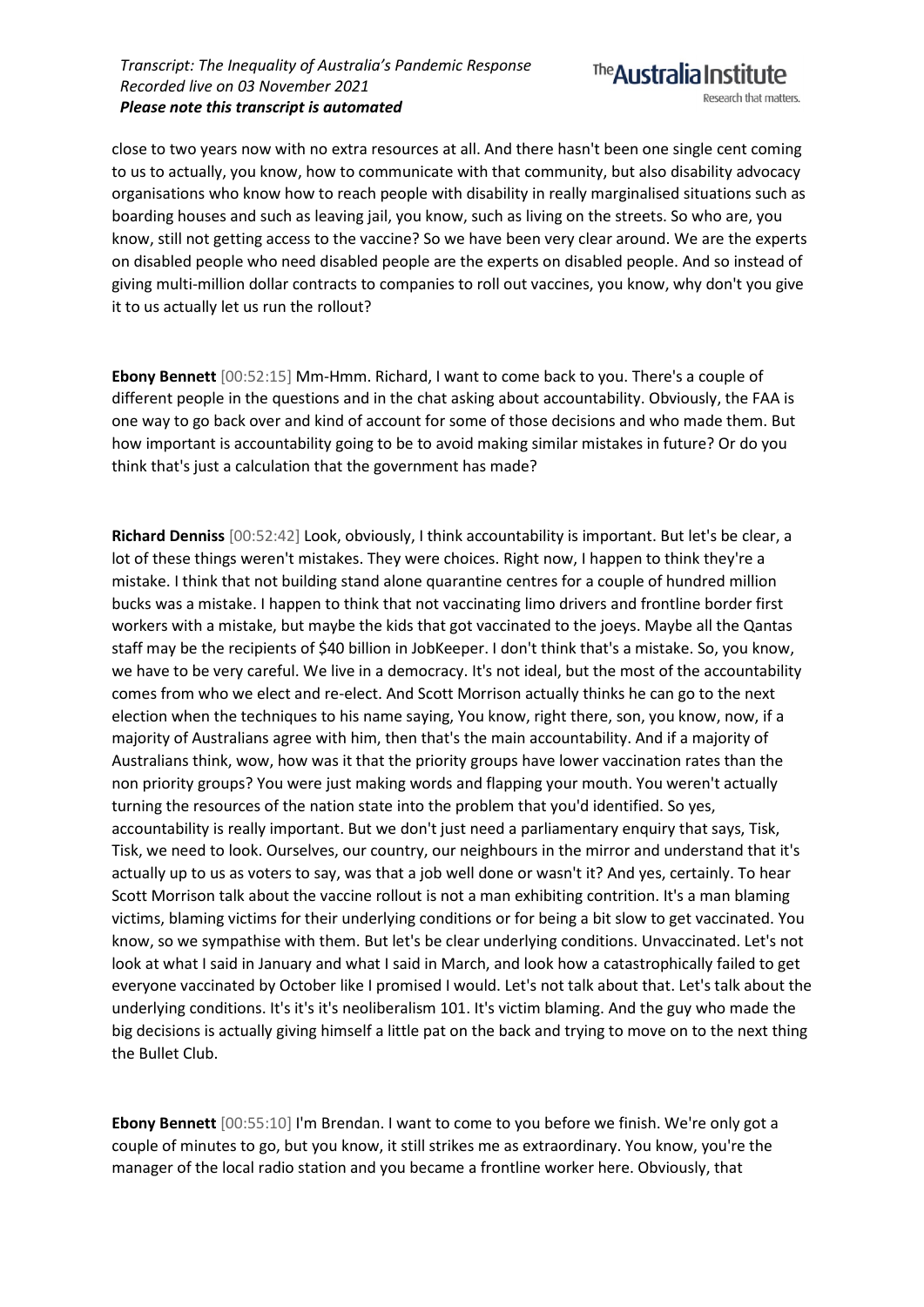

experience is really deeply affected you. You've already talked about kind of the fear that the community has that nothing has changed and obviously New South Wales lifting restrictions because the whole of the state as vaccination rates are looking okay. How is Wilcannia looking and what are your hopes for the future? There.

**Brandon Adams** [00:55:49] Well, the one thing well, Kenya has well, Kenya has always been centralised, but a lot of issues that have been based on government decisions prior to prior to the pandemic, we actually had an eye watering out in our baka, which people now went to darling. And so the one thing our community does, though, is that it during crises such as what we've experienced in that is we find that we come together a lot better. You know, as we said, we are families. So in the times of this, we we become more resilient and we become more united with the way we came together. I think that the only big issue was during the pandemic. We had to find a way to stay connected by not being connected. So the radio station doing its job, the health organisations that were on the on the ground helped by assisting us in it. And I think, you know, our town is now going, OK. We know we have the strength to move forward. But what we do need is we do need etiquette and ability age to be action. The government did wrong to a community such is will Kenya that did wrong to our vulnerable people, our disability people and the and they and the comments they made, you know, you know that we are. And yet it has done it now. They have said of being a yoga brand yoga plank. Come to the table with us right now and let's get a local selection listed to us. Let us look for what you've made a mistake. Someone said earlier that you get sick of white Richard. Similar What if a sick a white comes? It's not a similar one. It's worse for not learning from what has happened now. And the other thing is is that we actually are a community that can show they show all the other communities of prevention. So not only what they need to talk, that they need to talk to every single other community listed to the local church, but act on it. And that's going to make a difference for our people to feel safe, that our people feel like they are part of an Australian society that people care well because the true Australians are the people that donated that gave up their times and every day the ones that made us feel valued. But right now we are in a place where are we going to be valued? Because if we are come to the table, listen act and then spread it so that every other community can learn for what is happening with us? And I think that's the issue.

**Ebony Bennett** [00:58:42] Yeah, I'm really sorry. We've got to wrap it up there, but I want to thank all of you so much for your time today. Brendan Adams, El Gibb's and Richard Dennis. This is the front page of Richard's essay. You can find that in the November issue of the monthly. It should be in own newsagents and good bookstores near you. I really want to thank you everyone for tuning in today. I feel like this was a really important webinar. We seem to be pushing full steam ahead, but we're still leaving a lot of people behind. So thanks again, everyone for joining us. We've got more exciting webinars coming up over the next few weeks. Next week will be our regular pole position webinar with Guardian Australia and Essential Media that will be focussing on Glasgow, Glasgow and climate change. The week after that, we're delighted to announce it's not up on the website yet, but we're going to be talking to the Act Chief Minister Andrew Barr about pandemic leadership. Obviously, the ICJ has taken quite a different approach to, for example, the New South Wales government really looking forward to that one that be up on our website hopefully later today. Make sure you subscribe to our podcast, follow the money where we explain big economic issues in